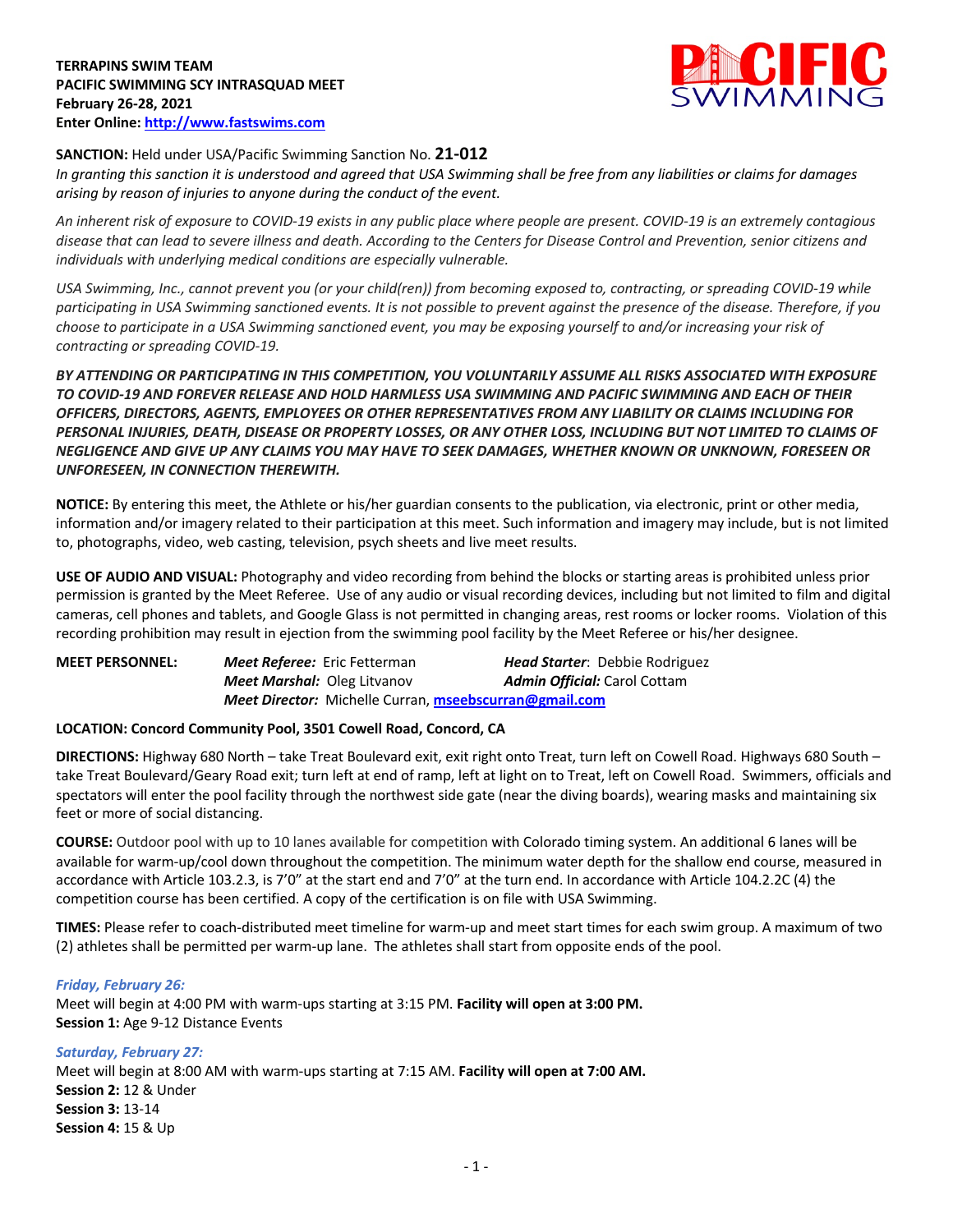# *Sunday, February 28:* Meet will begin at 8:00 AM with warm-ups starting at 7:15 AM. **Facility will open at 7:00 AM. Session 5:** 12 & Under **Session 6**: 13-14 **Session 7**: 15 & Up

**RULES: •** Current USA and Pacific Swimming rules and warm-up procedures will govern the meet. A copy of these procedures will be posted at the Clerk-of-Course.

• All applicable adults participating in or associated with this meet, acknowledge that they are subject to the provisions of the USA Swimming Minor Athlete Abuse Prevention Policy ("MAAPP"), and that they understand that compliance with the MAAPP policy is a condition of participation in the conduct of this competition.

- All events are timed finals.
- All events will swim fast to slow.

• Entries will be accepted until the number of splashes exceeds the estimated timeline, per the "Four-Hour Rule," based on the Athletes age and gender.

- Athletes may compete in up to **ONE** event on Friday and up to **THREE** events on Saturday and Sunday.
- If local conditions warrant it, the Meet Referee, with the concurrence of the Meet Director, may require a mandatory scratch down.

• The local facilities guidelines, restrictions and interpretation of the local public health guidelines shall be followed at this meet.

• All events and sessions may be subject to change in order to maintain safe social distancing at the pool facility per the Meet Referee and Meet Director.

- **All Coaches and Officials must wear their USA Swimming membership cards in a visible manner.**
- All athletes 18 and older must have completed the Athlete Protection Training to be allowed to compete.

**UNACCOMPANIED ATHLETES:** Any USA Swimming Athlete-Member competing at the meet must be accompanied by a USA Swimming Member-Coach for the purposes of Athlete supervision during warm-up, competition and warm-down. If a Coach-Member of the Athlete's USA Swimming Club does not attend the meet to serve in said supervisory capacity, it is the responsibility of the Athlete or the Athlete's legal guardian to arrange for supervision by a USA Swimming Member-Coach. The Meet Director or Meet Referee may assist the Athlete in making arrangements for such supervision; however, it is recommended that such arrangements be made in advance of the meet by the Athlete's USA Swimming Club Member-Coach.

**RACING STARTS:** Athletes must be certified by a USA Swimming member-coach as being proficient in performing a racing start or must start the race in the water. It is the responsibility of the Athlete or the Athlete's legal guardian to ensure compliance with this requirement.

**RESTRICTIONS:** • Smoking and the use of other tobacco products is prohibited on the pool deck, in the locker rooms, in spectator

- seating, on standing areas and in all areas used by Athletes, during the meet and during warm-up periods.
- Sale and use of alcoholic beverages are prohibited in all areas of the meet venue.
- No glass containers are allowed in the meet venue.
- No propane heater is permitted except for snack bar/meet operations.
- All shelters must be properly secured.
- Deck Changes are prohibited.

• Destructive devices, to include but not limited to, explosive devices and equipment, firearms (open or concealed), blades, knives, mace, stun guns and blunt objects are strictly prohibited in the swimming facility and its surrounding areas. If observed, the Meet Referee or his/her designee may ask that these devices be stored safely away from the public or removed from the facility. Noncompliance may result in the reporting to law enforcement authorities and ejection from the facility. Law enforcement officers (LEO) are exempt per applicable laws.

• Operation of a drone, or any other flying apparatus, is prohibited over the venue (pools, Athlete/Coach areas, Spectator areas and open ceiling locker rooms) any time Athletes, Coaches, Officials and/or Spectators are present.

- Coaches, parents and siblings may not use the pool.
- All spectators, including parents, must sit outside the pool's fencing.
- All athletes and timers must enter the pool near the diving boards and exit near the tennis courts.
- Locker rooms are available for restroom use only. No showering or changing in the locker rooms will be permitted.

Spectators will need to use bathrooms located in the front of the pool facility on the parking circle.

• Per Contra Costa County Health requirements, masks are mandated for use by athletes when not in the water as well as officials, timers and staff in the facility. Social distancing requirements of 6 feet or more are mandatory.

# **ELIGIBILITY:** • Athletes must be current members of USA Swimming and enter their name and registration number on the meet entry card as they are shown on their Registration Card. If this is not done, it may be difficult to match the Athlete with the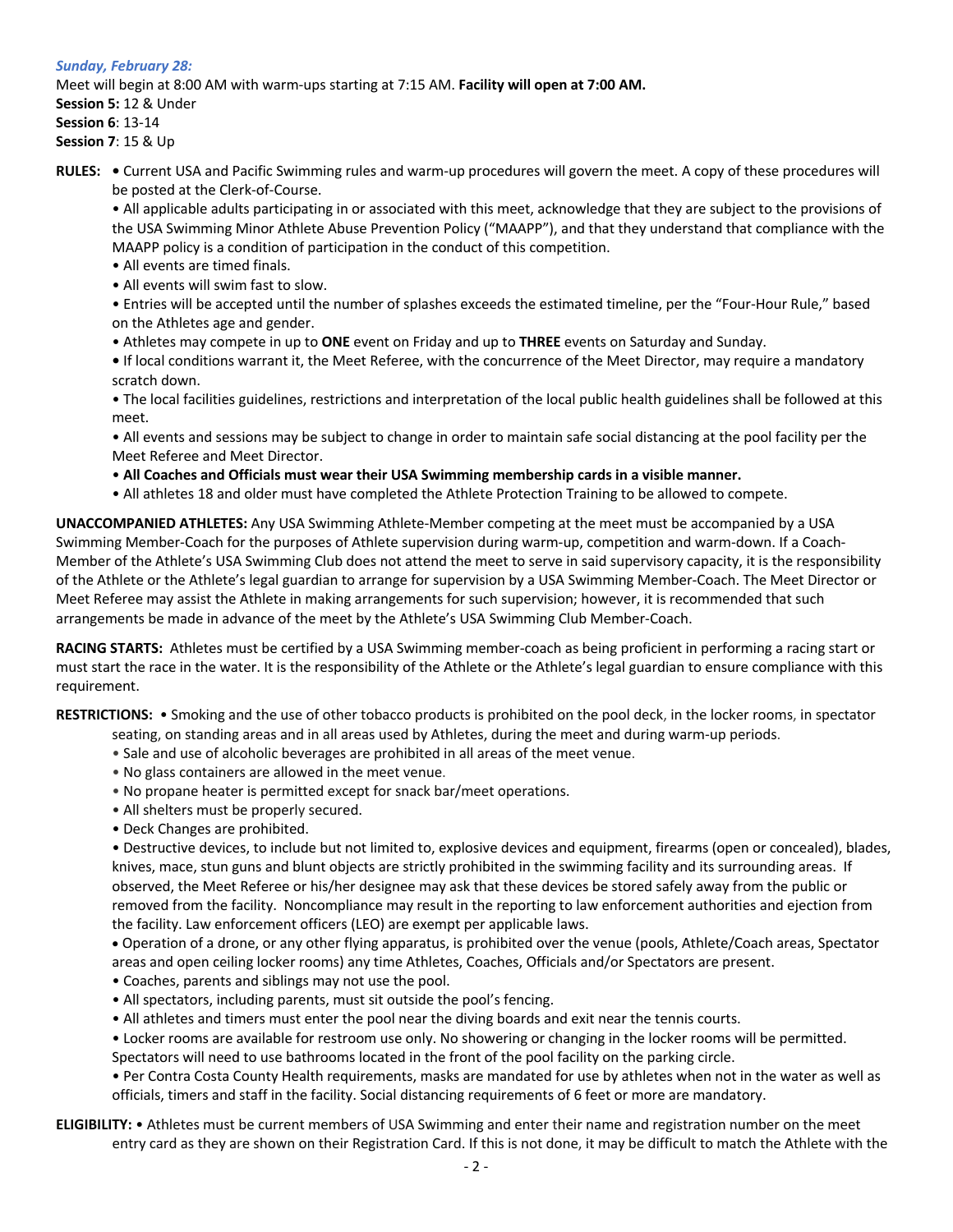registration and times database. The meet host will check all Athlete registrations against the SWIMS database and if not found to be registered, the Meet Director shall accept the registration at the meet (a \$10 surcharge will be added to the regular registration fee). Duplicate registrations will be refunded by mail.

- Meet is open only to qualified athletes registered with **Terrapins Swim Team**.
- Entries with **"NO TIME" will be ACCEPTED.**
- Disabled Athletes are welcome to attend this meet and should contact the Meet Director or Meet Referee regarding any special accommodations on entry times and seeding per Pacific Swimming policy.
- The Athlete's age will be the age of the Athlete on the first day of the meet.

**ENTRY FEES:** All athletes: flat fee of \$60.00 per athlete. Entries will be rejected if payment is not sent at time of request. No refunds will be made, except mandatory scratch downs.

**ONLINE ENTRIES:** To enter online go to **www.fastswims.com** to receive an immediate entry confirmation. Entering online is a convenience, is completely voluntary, and is in no way required or expected of an Athlete by Pacific Swimming. Online entries will be accepted through **February 20, 2021.**

**MAILED OR HAND DELIVERED ENTRIES**: Entries must be on the attached consolidated entry form. Forms must be filled out completely and printed clearly with Athlete's best time. Entries must be postmarked by **February 18, 2021** or hand delivered by 6:30 PM **February 20, 2021. No late entries will be accepted**. Requests for confirmation of receipt of entries should include a selfaddressed envelope.

**Mail entries to**: **Terrapins Swim Team** P.O. Box 21127, Concord, CA 94521 OR Hand deliver entries to: Terrapins Coaching Staff between 4-7 PM at 3501 Cowell Road, Concord, CA 94518.

**CHECK-IN:** The meet shall be pre-seeded. Athletes shall report to the bull-pen area at their scheduled time for each event wearing masks and practicing social distancing.

**SCRATCHES:** Any Athletes not reporting for or competing in an individual timed final event that they have entered shall not be penalized. Scratches should be submitted by **February 23, 2021** to Coach Dan Cottam at cottamdan55@gmail.com.

#### **AWARDS:** None.

#### **ADMISSION:** Free.

**MISCELLANEOUS:** No overnight parking is allowed. Facilities will not be provided after meet hours.

| <b>FRIDAY</b> |                    |                             | <b>SUNDAY</b> |              |              |                  |                 |               |               |               |                  |
|---------------|--------------------|-----------------------------|---------------|--------------|--------------|------------------|-----------------|---------------|---------------|---------------|------------------|
| $9 - 12$      | <b>11 &amp; UP</b> | <b>8&amp;UN</b><br>$9 - 10$ |               | $11 - 12$    | $13 - 14$    | <b>15&amp;UP</b> | <b>8&amp;UN</b> | $9 - 10$      | $11 - 12$     | $13 - 14$     | <b>15&amp;UP</b> |
| <b>500 FR</b> | 1000 FR            | 100 IM                      | 200 FR        | 200 FR       | 200 FR       | 200 FR           | <b>100 FR</b>   | <b>100 FR</b> | 200 BK        | 200 FL        | 200 FL           |
|               |                    | <b>50 BK</b>                | 100 FL        | 100 FL       | 100 FL       | 100 FL           | 50 FL           | <b>50 FL</b>  | <b>100 FR</b> | <b>100 FR</b> | <b>100 FR</b>    |
|               |                    | 100 BR                      | <b>50 BK</b>  | <b>50 BK</b> | 200 BK       | 200 BK           | 100 BK          | 100 BK        | <b>50 FL</b>  | 200 BR        | 200 BR           |
|               |                    | <b>50 FR</b>                | 100 BR        | 100 BR       | 100 BR       | 100 BR           | <b>50 BR</b>    | <b>50 BR</b>  | 100 BK        | 100 BK        | <b>100 BK</b>    |
|               |                    |                             | <b>50 FR</b>  | <b>50 FR</b> | 200 IM       | 200 IM           |                 | 200 IM        | <b>50 BR</b>  |               |                  |
|               |                    |                             |               |              | <b>50 FR</b> | <b>50 FR</b>     |                 |               | 200 IM        |               |                  |

#### **EVENT SUMMARY**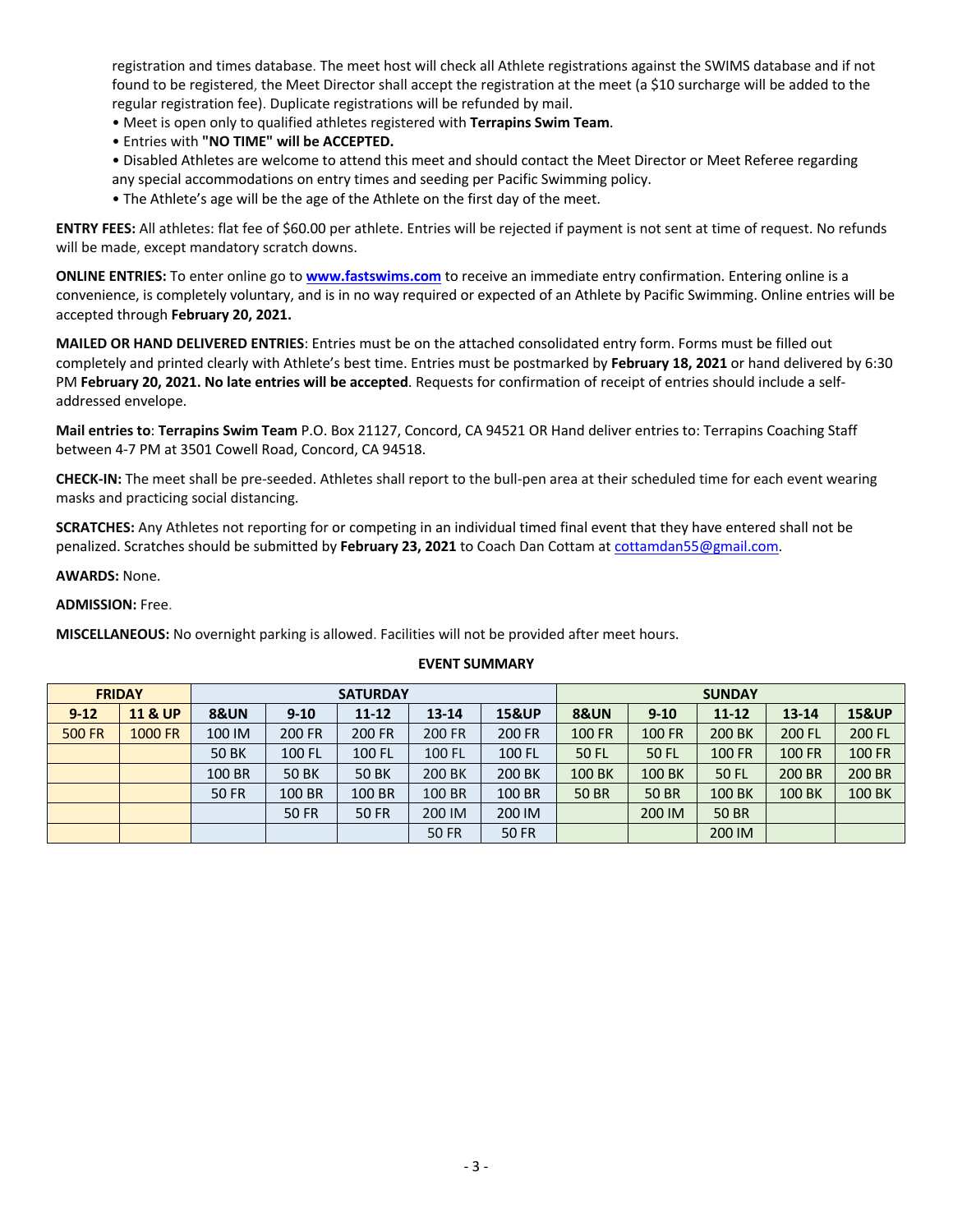#### **ORDER OF EVENTS**

| <b>GIRLS</b><br><b>EVENT#</b> | <b>EVENTS (SCY)</b>  | <b>BOYS</b><br><b>EVENT#</b> |
|-------------------------------|----------------------|------------------------------|
|                               | 11 & Over 1000 FREE* |                              |
|                               | 9-12 500 FREE*       |                              |

\*1000 and 500 FR – Athletes entering the distance freestyle events must provide their own lap counters. Timers will be provided for both the 1000 and 500 Free.

|                                                                                      | Saturday, February 27<br><b>SESSION TWO: 12 &amp; Under</b> |    |  |               | <b>Saturday, February 27</b><br><b>SESSION THREE: 13-14</b> |               |
|--------------------------------------------------------------------------------------|-------------------------------------------------------------|----|--|---------------|-------------------------------------------------------------|---------------|
| <b>BOYS</b><br><b>GIRLS</b><br><b>EVENTS (SCY)</b><br><b>EVENT#</b><br><b>EVENT#</b> |                                                             |    |  | <b>GIRLS</b>  | <b>BOYS</b>                                                 |               |
|                                                                                      |                                                             |    |  | <b>EVENT#</b> | <b>EVENTS (SCY)</b>                                         | <b>EVENT#</b> |
|                                                                                      | 9-12 200 FREE                                               | b  |  | 17            | 13-14 200 Free                                              | 18            |
|                                                                                      | 8 & UN 100 IM                                               | 8  |  | 19            | 13-14 100 Fly                                               | 20            |
| 9                                                                                    | 9-12 100 Fly                                                | 10 |  | 21            | 13-14 200 Back                                              | 22            |
| 11                                                                                   | 12&UN 50 Back                                               | 12 |  | 23            | 13-14 100 Breast                                            | 24            |
| 13                                                                                   | 12&UN 100 Breast                                            | 14 |  | 25            | 13-14 200 IM                                                | 26            |
| 15                                                                                   | 12&UN 50 Free                                               | 16 |  | 27            | 13-14 50 Free                                               | 28            |

| Saturday, February 27<br><b>SESSION FOUR: 15 &amp; UP</b> |                     |               |  |  |  |  |  |  |  |
|-----------------------------------------------------------|---------------------|---------------|--|--|--|--|--|--|--|
| <b>GIRLS</b>                                              |                     | <b>BOYS</b>   |  |  |  |  |  |  |  |
| <b>EVENT#</b>                                             | <b>EVENTS (SCY)</b> | <b>EVENT#</b> |  |  |  |  |  |  |  |
| 29                                                        | 15&UP 200 Free      | 30            |  |  |  |  |  |  |  |
| 31                                                        | 15&UP 100 Fly       | 32            |  |  |  |  |  |  |  |
| 33                                                        | 15&UP 200 Back      | 34            |  |  |  |  |  |  |  |
| 35                                                        | 15&UP 100 Breast    | 36            |  |  |  |  |  |  |  |
| 37                                                        | 15&UP 200 IM        | 38            |  |  |  |  |  |  |  |
| 39                                                        | 15&UP 50 Free       | 40            |  |  |  |  |  |  |  |

| <b>Sunday, February 28</b><br><b>SESSION FIVE: 12 &amp; Under</b> |                         |               |  |  |  |  |  |  |  |  |
|-------------------------------------------------------------------|-------------------------|---------------|--|--|--|--|--|--|--|--|
| <b>GIRLS</b><br><b>BOYS</b>                                       |                         |               |  |  |  |  |  |  |  |  |
| <b>EVENT#</b>                                                     | <b>EVENTS (SCY)</b>     | <b>EVENT#</b> |  |  |  |  |  |  |  |  |
| 41                                                                | 11-12 200 Back          | 42            |  |  |  |  |  |  |  |  |
| 43                                                                | 12&UN 100 Free          | 44            |  |  |  |  |  |  |  |  |
| 45                                                                | <b>12&amp;UN 50 Fly</b> | 46            |  |  |  |  |  |  |  |  |
| 47                                                                | 12&UN 100 Back          | 48            |  |  |  |  |  |  |  |  |
| 49                                                                | 12&UN 50 Breast         | 50            |  |  |  |  |  |  |  |  |
| 51                                                                | 9-12 200 IM             | 52            |  |  |  |  |  |  |  |  |

| <b>Sunday, February 28</b><br><b>SESSION SIX: 13-14</b>                    |                  |    |  |  |  |  |  |  |  |  |
|----------------------------------------------------------------------------|------------------|----|--|--|--|--|--|--|--|--|
| <b>BOYS EVENT#</b><br><b>GIRLS</b><br><b>EVENTS (SCY)</b><br><b>EVENT#</b> |                  |    |  |  |  |  |  |  |  |  |
| 53                                                                         | 13-14 200 Fly    | 54 |  |  |  |  |  |  |  |  |
| 55                                                                         | 13-14 100 Free   | 56 |  |  |  |  |  |  |  |  |
| 57                                                                         | 13-14 200 Breast | 58 |  |  |  |  |  |  |  |  |
| 59                                                                         | 13-14 100 Back   | 60 |  |  |  |  |  |  |  |  |
|                                                                            |                  |    |  |  |  |  |  |  |  |  |
|                                                                            |                  |    |  |  |  |  |  |  |  |  |

| <b>Sunday, February 28</b>  |                                   |    |  |  |  |  |  |  |
|-----------------------------|-----------------------------------|----|--|--|--|--|--|--|
|                             | <b>SESSION SEVEN: 15 &amp; UP</b> |    |  |  |  |  |  |  |
| <b>GIRLS</b><br><b>BOYS</b> |                                   |    |  |  |  |  |  |  |
| <b>EVENT#</b>               | <b>EVENT#</b>                     |    |  |  |  |  |  |  |
| 61                          | 15&UP 200 Fly                     | 62 |  |  |  |  |  |  |
| 63                          | 15&UP 100 Free                    | 64 |  |  |  |  |  |  |
| 65                          | 15&UP 200 Breast                  | 66 |  |  |  |  |  |  |
| 67                          | 15&UP 100 Back                    | 68 |  |  |  |  |  |  |

Use the following URL to find the time standards: http://www.pacswim.org/swim-meet-times/standards